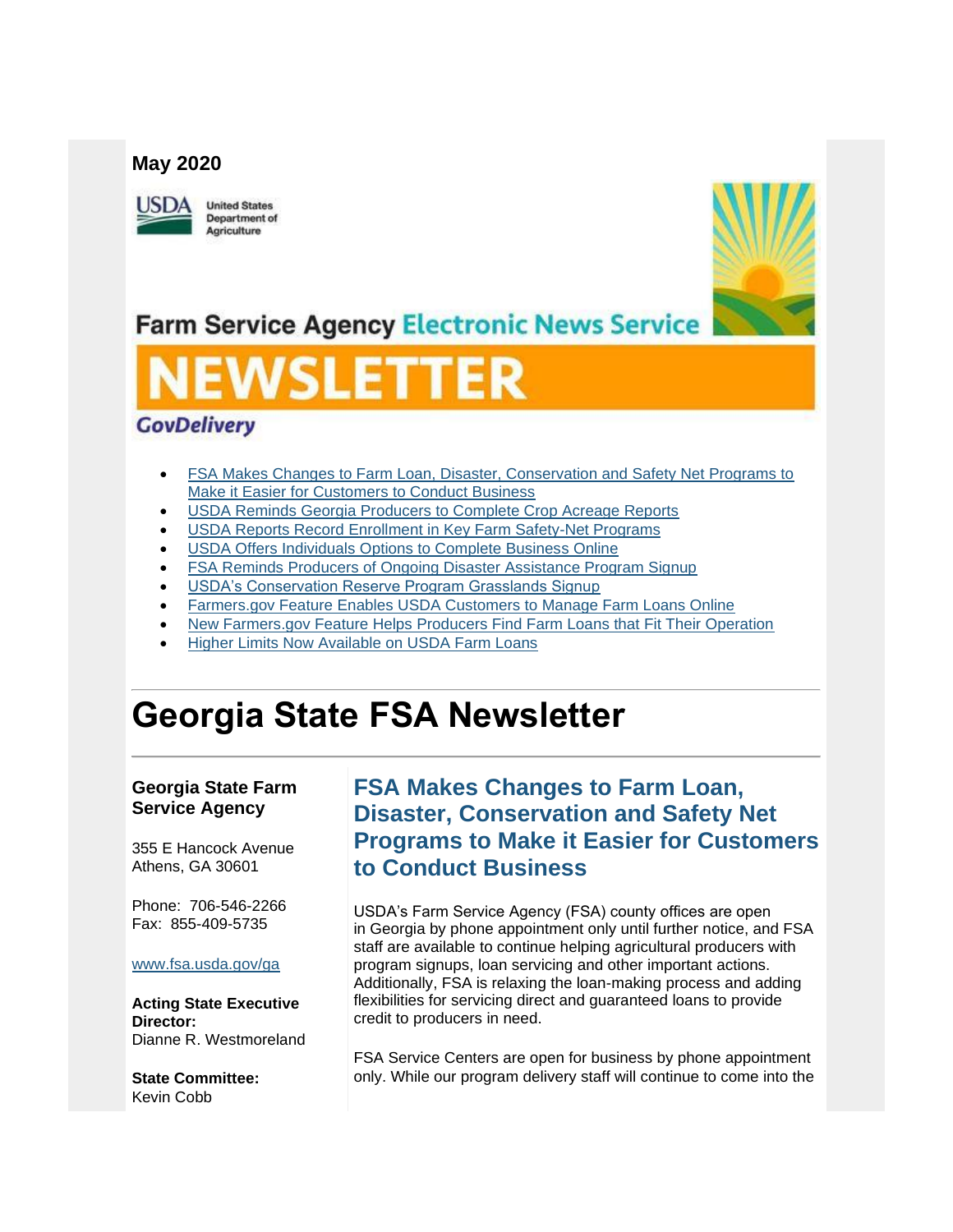L.G. (Bo) Herndon, Jr. Allen Poole Meredith McNair Rogers Donnie Smith

**Administrative Officer:** Dianne R. Westmoreland

**Farm Loan Chief:** Robert Tyson

**Farm Programs Chief:** Brett Martin

**Public Affairs/Outreach:** Neal Leonard

To find contact information for your local office go to [www.fsa.usda.gov/ga](http://www.fsa.usda.gov/ga)

office, they will be working with our agricultural producers by phone and using email and online tools whenever possible.

FSA is delivering programs and services, including:

- Farm loans;
- Commodity loans:
- Farm Storage Facility Loan program;
- Disaster assistance programs, including signup for the Wildfire and Hurricane Indemnity Program Plus (this includes producers now eligible because of losses due to drought and excess moisture in 2018 and 2019);
- Safety net programs, including 2020 signup for the Agriculture Risk Coverage and Price Loss Coverage programs;
- Conservation programs; and
- Acreage reports.

FSA is relaxing the loan making process and adding flexibilities for servicing direct and guaranteed loans to provide credit to producers in need. For a full list of flexibilities, visit [farmers.gov/coronavirus.](http://www.farmers.gov/coronavirus?utm_medium=email&utm_source=govdelivery)

**Contacting FSA:** FSA will be accepting additional forms and applications by facsimile or electronic signature. Some services are also available online to customers with an eAuth account, which provides access to the [farmers.gov](http://www.farmers.gov/?utm_medium=email&utm_source=govdelivery) portal where producers can view USDA farm loan information and payments and view and track certain USDA program applications and payments. Customers can track payments, report completed practices, request conservation assistance and electronically sign documents. Customers who do not already have an eAuth account can enroll at [farmers.gov/sign](https://www.farmers.gov/sign-in?utm_medium=email&utm_source=govdelivery)[in.](https://www.farmers.gov/sign-in?utm_medium=email&utm_source=govdelivery)

FSA encourages producers to contact their County Office to discuss these programs and any current, and future, temporary changes to farm loan deadlines and the loan servicing options available. For Service Center contact information, visit [farmers.gov/coronavirus.](https://www.farmers.gov/coronavirus?utm_medium=email&utm_source=govdelivery)

## <span id="page-1-0"></span>**USDA Reminds Georgia Producers to Complete Crop Acreage Reports**

USDA's Farm Service Agency (FSA) offices in Georgia are currently open to phone and virtual appointments only but can still work with producers on timely filing crop acreage reports. FSA staff can provide assistance over the phone or email.

The following acreage reporting dates are applicable in Georgia:

May 15, 2020 Sweet Corn (Planted 8/26 – 5/15)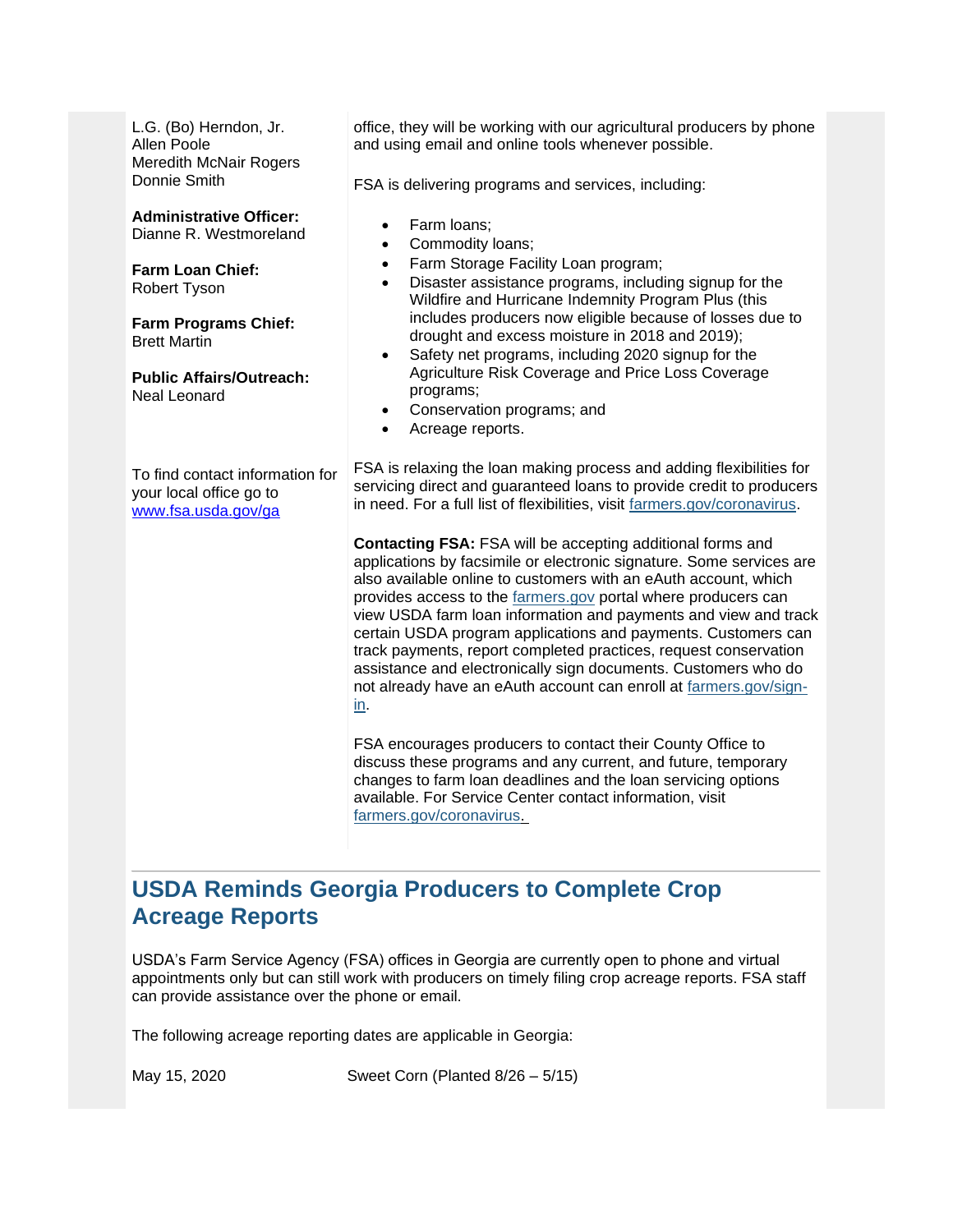| May 15, 2020       | Tobacco                           |
|--------------------|-----------------------------------|
| May 15, 2020       | Tomatoes (Planted $8/16 - 4/5$ )  |
| July 15, 2020      | All other Crops, Perennial Forage |
| August 15, 2020    | Tomatoes (Planted $7/15 - 8/15$ ) |
| September 15, 2020 | Sweet Corn (Planted 7/15 - 8/25)  |
| October 15, 2020   | Cabbage (Planted $7/16 - 9/30$ )  |
| November 15, 2020  | Onions (Planted 9/20 - 10/20)     |

"In order to comply with FSA program eligibility requirements, all producers must file an accurate crop acreage report by the applicable deadline," said Dianne Westmoreland, Acting State Executive Director. Our FSA staff is still able to assist producers in completing acreage reports, including providing maps."

FSA County Offices in Georgia are providing maps to producers through mail or email with instructions for completing the maps. After planting is complete, producers should return completed maps and the acreage reporting sheet by mail, email or fax by the applicable crop acreage reporting deadline.

After completed maps and all acreage reporting information is received, FSA will make software updates and mail or email producers the completed *Report of Acreage* form (FSA-578) to sign. Producers must return the signed form certifying their acreage report to the FSA office through mail. email or fax by the applicable crop acreage reporting deadline.

The following exceptions apply to acreage reporting dates:

- If the crop has not been planted by the acreage reporting date, then the acreage must be reported no later than 15 calendar days after planting is completed.
- If a producer acquires additional acreage after the acreage reporting date, then the acreage must be reported no later than 30 calendars days after purchase or acquiring the lease. Appropriate documentation must be provided to the County Office.

Producers should also report crop acreage they intended to plant, but due to natural disaster, were unable to plant. Prevented planting acreage must be reported on form CCC-576, Notice of Loss, no later than 15 calendar days after the final planting date as established by FSA and USDA's Risk Management Agency.

Noninsured Crop Disaster Assistance Program (NAP) policyholders should note that the acreage reporting date for NAP-covered crops is the earlier of the dates listed above or 15 calendar days before grazing or harvesting of the crop begins.

For questions, please contact your local FSA office. To locate your local FSA office visit [farmers.gov/service-center-locator.](https://www.farmers.gov/service-center-locator?utm_medium=email&utm_source=govdelivery)

USDA Service Centers are open for business by phone appointment only and field work will continue with appropriate social distancing. While our program delivery staff will continue to come into the office, they will be working with our producers by phone, email and using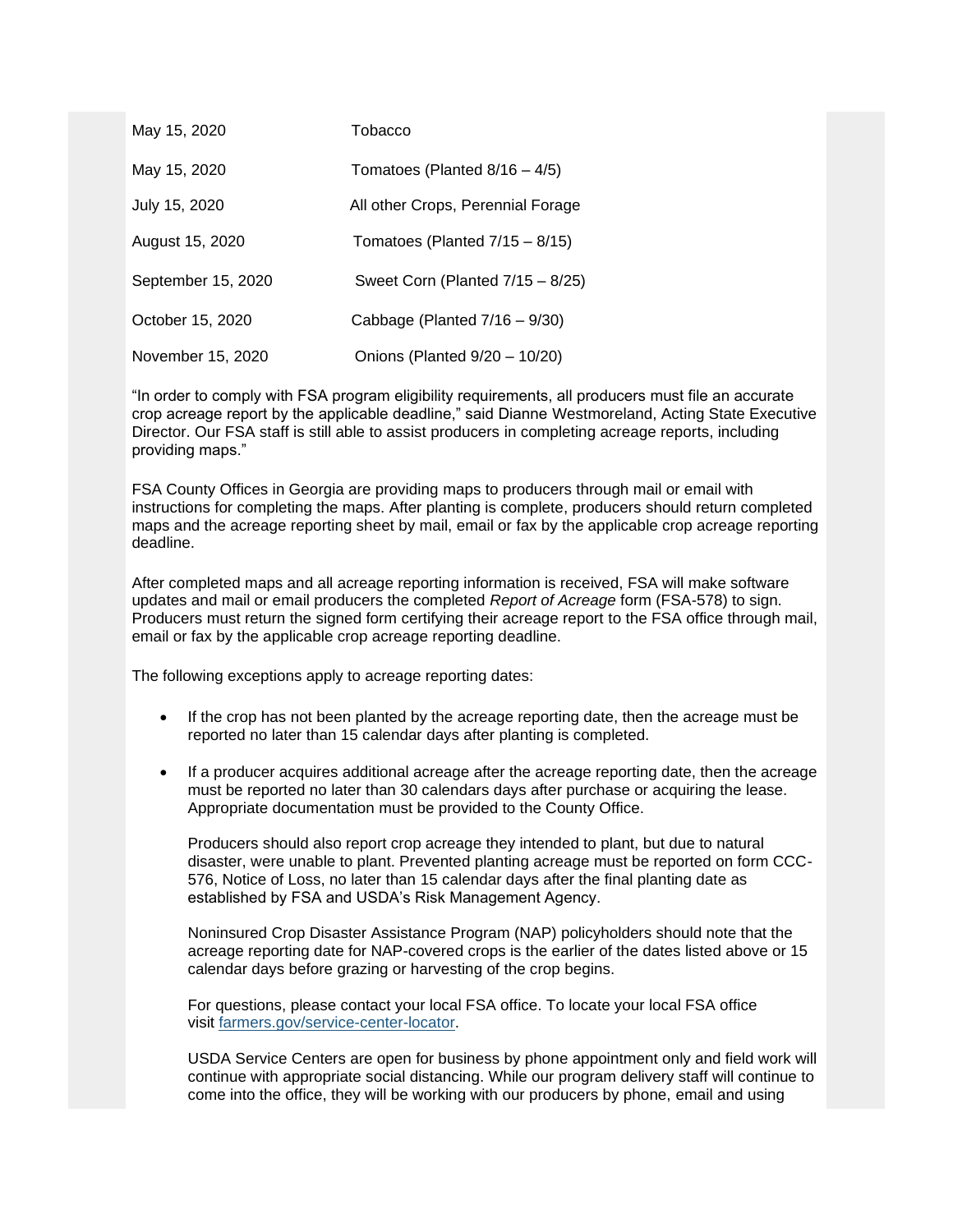online tools whenever possible. All Service Center visitors wishing to conduct business with the FSA, Natural Resources Conservation Service, or any other Service Center agency are required to call their Service Center to schedule a phone appointment. More information can be found at [farmers.gov/coronavirus.](http://www.farmers.gov/coronavirus?utm_medium=email&utm_source=govdelivery)

## <span id="page-3-0"></span>**USDA Reports Record Enrollment in Key Farm Safety-Net Programs**

Producers signed a record 1.77 million contracts for the U.S. Department of Agriculture's Agriculture Risk Coverage (ARC) and Price Loss Coverage (PLC) programs for the 2019 crop year, which is more than 107 percent of the total contracts signed compared with a 5-year average. USDA also reminds producers that June 30 is the deadline to enroll in ARC and PLC for the 2020 crop year.

Producers interested in enrolling for 2020 should contact their FSA County Office. Producers must enroll by June 30 and make their one-time update to PLC payment yields by September 30.

FSA attributes the significant participation in the 2019 crop year ARC and PLC programs to increased producer interest in the programs under the 2018 Farm Bill and to an increase in eligible farms because of the selling and buying of farms and new opportunities for beginning farmers and military veterans with farms having 10 or fewer base acres. Enrollment for 2019 ended March 16.

USDA Service Centers, including FSA County Offices, are open for business by phone only, and field work will continue with appropriate social distancing. While program delivery staff will continue to come into the office, they will be working with producers by phone, email and using online tools whenever possible. All Service Center visitors wishing to conduct business with the FSA, Natural Resources Conservation Service or any other Service Center agency are required to call their Service Center to schedule a phone appointment. More information can be found at [farmers.gov/coronavirus.](http://www.farmers.gov/coronavirus?utm_medium=email&utm_source=govdelivery)

For more information on ARC and PLC, download the [program fact sheet](https://gcc02.safelinks.protection.outlook.com/?data=02%7C01%7C%7Cb95186d671f540dcae6108d7e5fdcef6%7Ced5b36e701ee4ebc867ee03cfa0d4697%7C0%7C0%7C637230750571522006&reserved=0&sdata=98wwKAXN0mStBNh26aTqEX6QzifV4WBN5e6U9Tz3tFk%3D&url=https%3A%2F%2Fwww.fsa.usda.gov%2FAssets%2FUSDA-FSA-Public%2Fusdafiles%2FFactSheets%2F2019%2Farc-plc_overview_fact_sheet-aug_2019.pdf%3Futm_medium%3Demail%26utm_source%3Dgovdelivery&utm_medium=email&utm_source=govdelivery) or the 2014-2018 farm [bills comparison fact sheet.](https://gcc02.safelinks.protection.outlook.com/?data=02%7C01%7C%7Cb95186d671f540dcae6108d7e5fdcef6%7Ced5b36e701ee4ebc867ee03cfa0d4697%7C0%7C0%7C637230750571531958&reserved=0&sdata=kUa3eNhRushi68VdV0elqGnvucHSEwHPQvxBFQSHsto%3D&url=https%3A%2F%2Fwww.fsa.usda.gov%2FAssets%2FUSDA-FSA-Public%2Fusdafiles%2FFactSheets%2F2019%2Farc-plc_farm_bill_comparisons-fact_sheet-aug-2019.pdf%3Futm_medium%3Demail%26utm_source%3Dgovdelivery&utm_medium=email&utm_source=govdelivery) Online ARC and PLC election decision tools are available at [www.fsa.usda.gov/arc-plc.](https://gcc02.safelinks.protection.outlook.com/?data=02%7C01%7C%7Cb95186d671f540dcae6108d7e5fdcef6%7Ced5b36e701ee4ebc867ee03cfa0d4697%7C0%7C0%7C637230750571531958&reserved=0&sdata=AD%2BEua970dOvX0wWvs4eTWH2hBls8JSgB2RsU0DPRHk%3D&url=http%3A%2F%2Fwww.fsa.usda.gov%2Farc-plc%3Futm_medium%3Demail%26utm_source%3Dgovdelivery&utm_medium=email&utm_source=govdelivery) To locate the nearest USDA Service Center, visit [farmers.gov/service](http://www.farmers.gov/service-center-locator?utm_medium=email&utm_source=govdelivery)[center-locator.](http://www.farmers.gov/service-center-locator?utm_medium=email&utm_source=govdelivery)

## <span id="page-3-1"></span>**USDA Offers Individuals Options to Complete Business Online**

Farmers, ranchers, and agricultural producers have online options to access U.S. Department of Agriculture (USDA) programs, including Farm Service Agency's Agriculture Risk Coverage/Price Loss Coverage (ARC/PLC), Loan Deficiency Payments (LDPs), producer farm data such as Common Land Unit data through [FSAfarm+,](https://gcc02.safelinks.protection.outlook.com/?url=https%3A%2F%2Fwww.fsa.usda.gov%2Fonline-services%2Ffarm-plus%2Findex%3Futm_medium%3Demail%26utm_source%3Dgovdelivery&data=02%7C01%7C%7Cc2a22a6a80644e494cab08d7f73f4f10%7Ced5b36e701ee4ebc867ee03cfa0d4697%7C0%7C0%7C637249723589544271&sdata=iqzvL9ZMA%2Fg5%2BftDtC7XbPkZ6EgmznE0YB7wyclE0cE%3D&reserved=0) farm loan, WHIP, and WHIP+ information through the [farmers.gov portal,](https://www.farmers.gov/sign-in?utm_medium=email&utm_source=govdelivery) and conservation program and practice information through the Natural Resources Conservation Service's [Conservation Client Gateway.](https://gcc02.safelinks.protection.outlook.com/?url=https%3A%2F%2Fwww.nrcs.usda.gov%2Fwps%2Fportal%2Fnrcs%2Fmain%2Fnational%2Fcgate%2F%3Futm_medium%3Demail%26utm_source%3Dgovdelivery&data=02%7C01%7C%7Cc2a22a6a80644e494cab08d7f73f4f10%7Ced5b36e701ee4ebc867ee03cfa0d4697%7C0%7C0%7C637249723589544271&sdata=LBuP8nWjztsOshOC0Ar3mKlFjUndTaAnCb0yWs7jEm0%3D&reserved=0)  Online options are available to users with a secure Level 2 eAuthentication ID.

Through the [FSA website,](https://gcc02.safelinks.protection.outlook.com/?url=https%3A%2F%2Fwww.fsa.usda.gov%2F%3Futm_medium%3Demail%26utm_source%3Dgovdelivery&data=02%7C01%7C%7Cc2a22a6a80644e494cab08d7f73f4f10%7Ced5b36e701ee4ebc867ee03cfa0d4697%7C0%7C0%7C637249723589554223&sdata=rSzHlhY0Rwf1glKG1SR9BFZvFGDoVloCSJstE5Pxcp4%3D&reserved=0) you can:

• Request Loan Deficiency Payments through eLDP;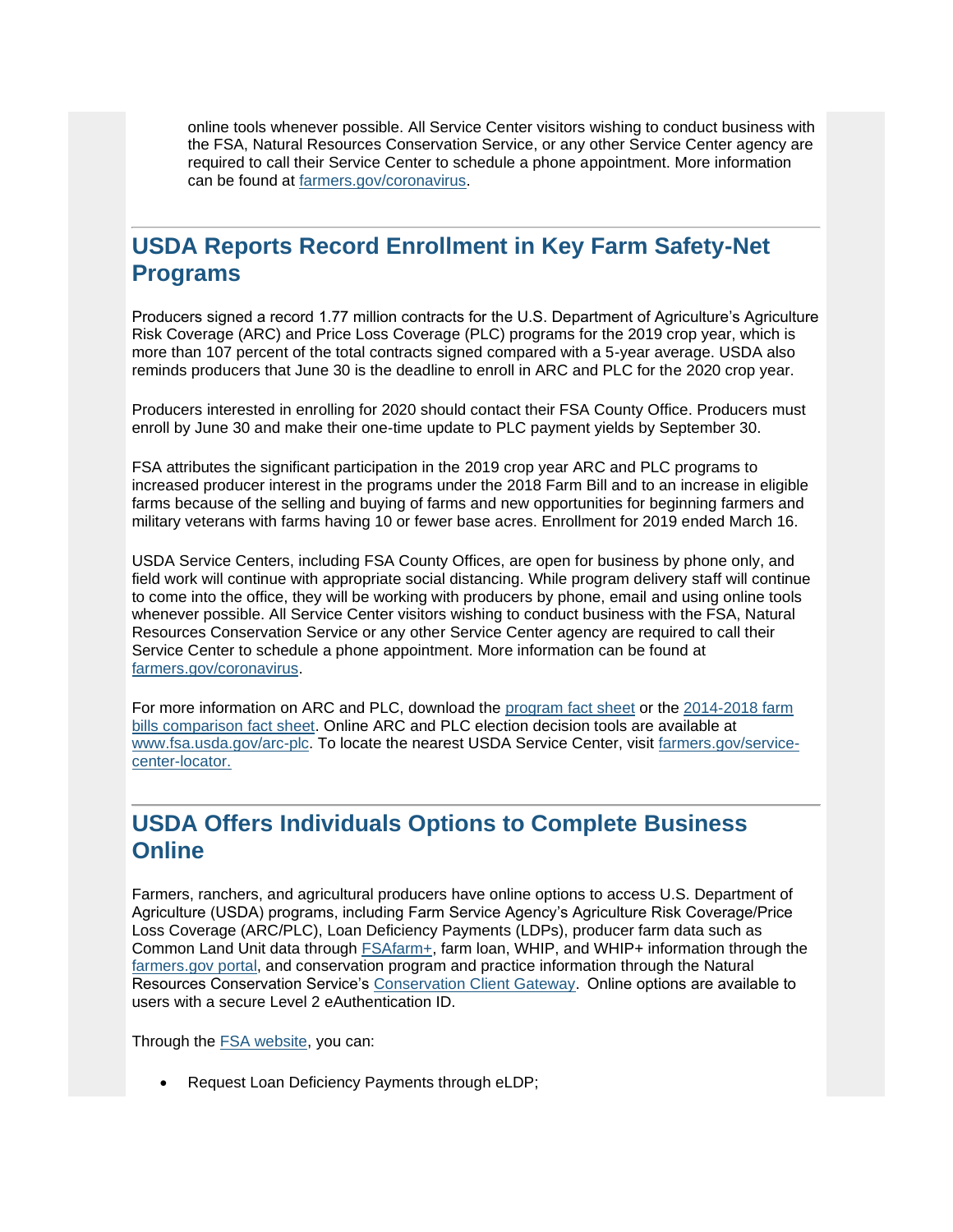- Choose a payment option, assign crop shares, and sign and submit ARC/PLC contracts online, as well as view and print submitted contracts;
- View your FSA data on FSAfarm+, including farm records data and maps.

Through the farmes.gov portal, you can:

- View farm loans information, history, and payments for USDA farm loans;
- Prepare to enroll in the 2017 Wildfires and Hurricanes Indemnity Program (WHIP), and track your application;
- Prepare to enroll in the Wildfire and Hurricane Indemnity Program Plus (WHIP+) which helps agricultural producers affected by natural disasters in 2018 and 2019.

Through the NRCS [Conservation Client Gateway,](https://gcc02.safelinks.protection.outlook.com/?url=https%3A%2F%2Fwww.nrcs.usda.gov%2Fwps%2Fportal%2Fnrcs%2Fmain%2Fnational%2Fcgate%2F%3Futm_medium%3Demail%26utm_source%3Dgovdelivery&data=02%7C01%7C%7Cc2a22a6a80644e494cab08d7f73f4f10%7Ced5b36e701ee4ebc867ee03cfa0d4697%7C0%7C0%7C637249723589554223&sdata=x3HttqHdovRolWy1TP%2FbOug%2FVeJCN9o9lJOqMArowOM%3D&reserved=0) you can:

- Track NRCS payments;
- Report completed practices;
- Request conservation assistance, and
- Electronically sign documents.

The functionalities of FSAfarm+ and Conservation Client Gateway are being transitioned to [farmers.gov,](http://www.farmers.gov/?utm_medium=email&utm_source=govdelivery) a dynamic, mobile-friendly public website combined with an authenticated portal where customers can apply for programs, process transactions, and manage accounts. **But for now, the portals must be accessed individually depending on the service.**

Producers doing business as an individual with these agencies first need to sign up for the Level 2 eAuthentication access. Currently USDA eAuthentication does not have the mechanism to issue accounts to businesses, corporations, other entities or for anyone acting on behalf of another individual or entity.

#### **Users with a secure Level 2 eAuthentication ID linked to their USDA customer record can apply for select USDA programs, view and print farm maps and farm records data. Enrolling is easy!**

- 1. Contact your local Service Center to confirm you have a USDA customer record with a primary email address. Use our [Service Center Locator](https://www.farmers.gov/service-center-locator?utm_medium=email&utm_source=govdelivery) to find your local office.
- 2. Navigate to the eAuth [Account Registration page.](https://gcc02.safelinks.protection.outlook.com/?url=https%3A%2F%2Fwww.eauth.usda.gov%2Feauth%2Fb%2Fusda%2Fregistration%3Futm_medium%3Demail%26utm_source%3Dgovdelivery&data=02%7C01%7C%7Cc2a22a6a80644e494cab08d7f73f4f10%7Ced5b36e701ee4ebc867ee03cfa0d4697%7C0%7C0%7C637249723589564174&sdata=j9LAVnpvV9b64Sn7YKu%2F8BNGg6WQkH8S9ZcykpU9Nx4%3D&reserved=0)
- 3. Select "Customer" on the registration page.
- 4. Enter your primary email address, which should match what USDA has on your customer record. You will receive an email from eAuth asking you to confirm your email address. Click the "Continue Registration" link in this email to continue the registration process. *Note: When you log in, your User ID will be your email address.*
- 5. Next, enter your name and set a password.
- 6. Finally, you will need to verify your identity. You will be taken to a page where you will need to provide information such as your date of birth and residential address, and then can verify your identity online. If you are unable to verify your identity online, contact your local USDA Service Center.

For technical assistance, call the eAuthentication help desk at 1-800-457-3642.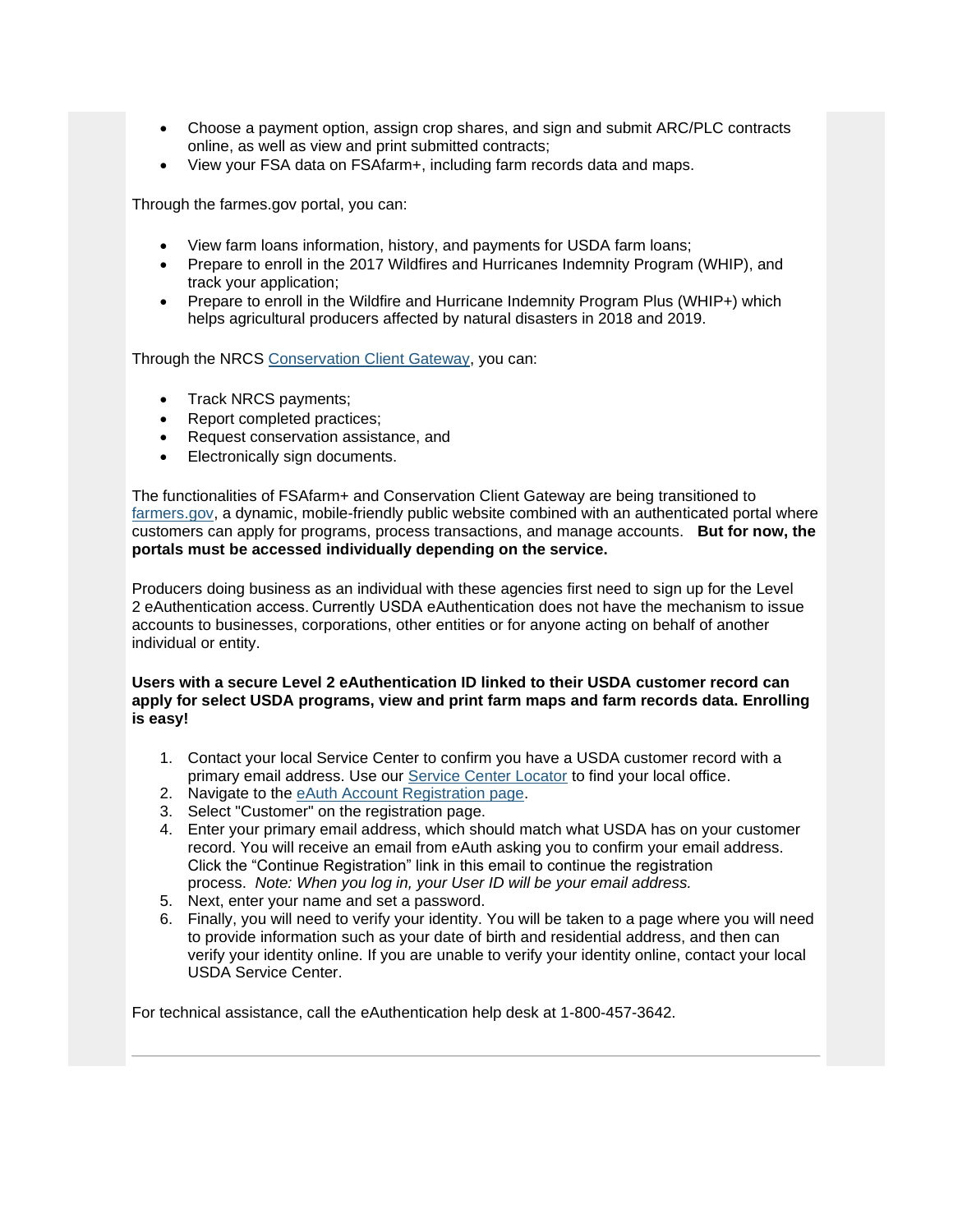## <span id="page-5-0"></span>**FSA Reminds Producers of Ongoing Disaster Assistance Program Signup**

The U.S. Department of Agriculture (USDA) has started making payments through the Wildfire and Hurricane Indemnity Program – Plus (WHIP+) to agricultural producers who suffered eligible losses because of drought or excess moisture in 2018 and 2019. Signup for these causes of loss opened March 23, and producers who suffered losses from drought (in counties designated D3 or above), excess moisture, hurricanes, floods, tornadoes, typhoons, volcanic activity, snowstorms or wildfires can still apply for assistance through WHIP+.

To be eligible for WHIP+, producers must have suffered losses of certain crops, trees, bushes or vines in counties with a Presidential Emergency Disaster Declaration or a Secretarial Disaster Designation (primary counties only) for qualifying natural disaster events that occurred in calendar years 2018 or 2019. Also, losses located in a county not designated by the Secretary as a primary county may be eligible if a producer provides documentation showing that the loss was due to a qualifying natural disaster event.

For losses due to drought, a producer is eligible if any area of the county in which the loss occurred was rated D3, or extreme drought, or higher on the U.S. Drought Monitor during calendar years 2018 or 2019. Producers who suffered losses should contact their FSA County Office.

In addition to the recently added eligible losses of drought and excess moisture, FSA will implement a WHIP+ provision for crop quality loss that resulted in price deductions or penalties when marketing crops damaged by eligible disaster events. To ensure an effective program for all impacted farmers, the Agency is currently gathering information on the extent of quality loss from producers and stakeholder organizations.

USDA Service Centers, including FSA County Offices, are open for business by phone only, and field work will continue with appropriate social distancing. While program delivery staff will continue to come into the office, they will be working with producers by phone, email and using online tools whenever possible. All Service Center visitors wishing to conduct business with the FSA, Natural Resources Conservation Service or any other Service Center agency are required to call their Service Center to schedule a phone appointment. More information on Service Centers can be found at [farmers.gov/coronavirus,](http://www.farmers.gov/coronavirus?utm_medium=email&utm_source=govdelivery) and more information on WHIP+ can be found at [farmers.gov/whip-plus.](http://www.farmers.gov/whip-plus?utm_medium=email&utm_source=govdelivery)

## <span id="page-5-1"></span>**USDA's Conservation Reserve Program Grasslands Signup**

Farmers and ranchers may apply to enroll grasslands in the Conservation Reserve Program (CRP) Grasslands signup. The signup runs through May 15.

Through CRP Grasslands, participants retain the right to conduct common grazing practices, such as haying, mowing or harvesting seed from the enrolled land. Timing of some activities may be restricted by the primary nesting season of birds.

Participants will receive an annual rental payment and may receive up to 50 percent cost-share for establishing approved conservation practices. The duration of the CRP contract is either 10 or 15 years. FSA will rank applications using a number of factors including existence of expiring CRP land, threat of conversion or development, existing grassland, and predominance of native species cover, and cost.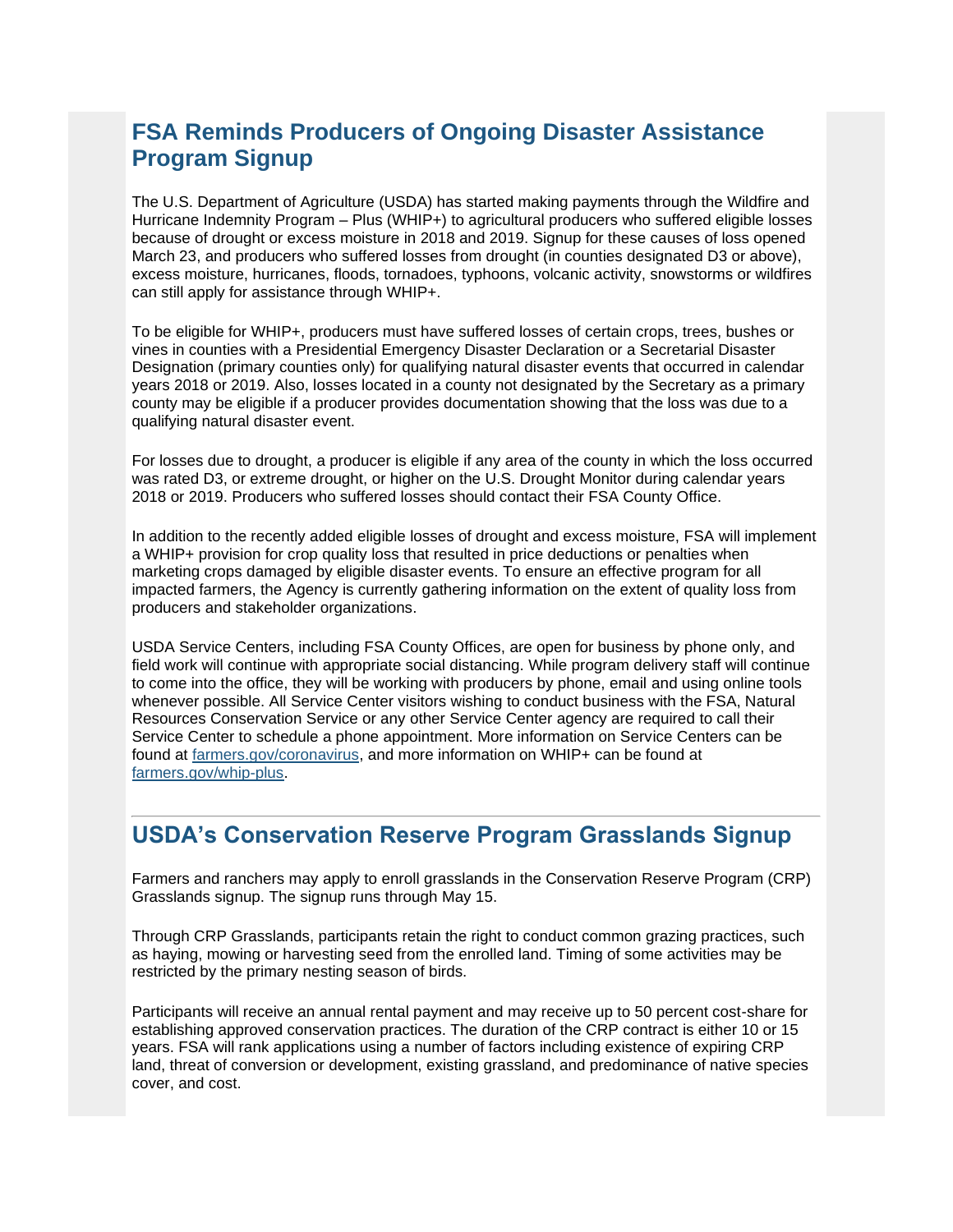The 2018 Farm Bill set aside 2 million acres for CRP Grassland enrollment. CRP is one of the largest conservation programs at USDA. CRP marks its 35-year anniversary in 2020 with 22 million acres currently enrolled.

For more information or to enroll in CRP Grasslands, contact your local FSA county office or visit [fsa.usda.gov/crp.](https://gcc02.safelinks.protection.outlook.com/?url=https%3A%2F%2Fwww.fsa.usda.gov%2Fprograms-and-services%2Fconservation-programs%2Fconservation-reserve-program%2Findex%3Futm_medium%3Demail%26utm_source%3Dgovdelivery&data=02%7C01%7C%7Cc2a22a6a80644e494cab08d7f73f4f10%7Ced5b36e701ee4ebc867ee03cfa0d4697%7C0%7C0%7C637249723589564174&sdata=%2FUEn1wash1Xxc2KEmEZnahVp9m8V5ROgZo9VUDWQQZ4%3D&reserved=0) To locate your local FSA office, visit [farmers.gov/service-locator.](https://www.farmers.gov/service-center-locator?utm_medium=email&utm_source=govdelivery)

## <span id="page-6-0"></span>**Farmers.gov Feature Enables USDA Customers to Manage Farm Loans Online**

Do you have loans through USDA? If so, you can login to view loan information, history and payments through farmers.gov, USDA's self-service website available to agricultural producers.

Using a desktop, tablet, or phone, the "My Financial Information" feature enables you to view:

- loan information;
- interest payments for the current calendar year (including year-to-date interest paid for the past five years);
- loan advance and payment history;
- paid-in-full and restructured loans; and
- account alerts giving borrowers important notifications regarding their loans.

Currently, access is only available for customers doing business as individuals. Entities, such as an LLC or Trust, can't access the portal at this time, but access is being planned.

Users are recommended to use Google Chrome, Mozilla Firefox and Microsoft Edge.

## <span id="page-6-1"></span>**New Farmers.gov Feature Helps Producers Find Farm Loans that Fit Their Operation**

A new online tool can help farmers and ranchers find information on U.S. Department of Agriculture (USDA) farm loans that may best fit their operations. USDA has launched the new *Farm Loan Discovery Tool* as the newest feature on farmers.gov, the Department's self-service website for farmers.

USDA's Farm Service Agency (FSA) offers a variety of loan options to help farmers finance their operations. From buying land to financing the purchase of equipment, FSA loans can help. Compared to this time last year, FSA has seen an 18 percent increase in the amount it has obligated for direct farm ownership loans, and through the 2018 Farm Bill, has [increased the limits](https://gcc02.safelinks.protection.outlook.com/?url=https%3A%2F%2Fwww.fsa.usda.gov%2Fnews-room%2Fnews-releases%2F2019%2Fhigher-limits-now-available-on-usda-farm-loans%3Futm_medium%3Demail%26utm_source%3Dgovdelivery&data=02%7C01%7C%7Cc2a22a6a80644e494cab08d7f73f4f10%7Ced5b36e701ee4ebc867ee03cfa0d4697%7C0%7C0%7C637249723589574132&sdata=JqcE%2Bp95ay5tZLo02BjLpvS21g3RrxZ71mQ%2FlkOyGWw%3D&reserved=0) for several loan products.

USDA conducted field research in eight states, gathering input from farmers and FSA farm loan staff to better understand their needs and challenges.

#### **How the Tool Works**

Farmers who are looking for financing options to operate a farm or buy land can answer a few simple questions about what they are looking to fund and how much money they need to borrow.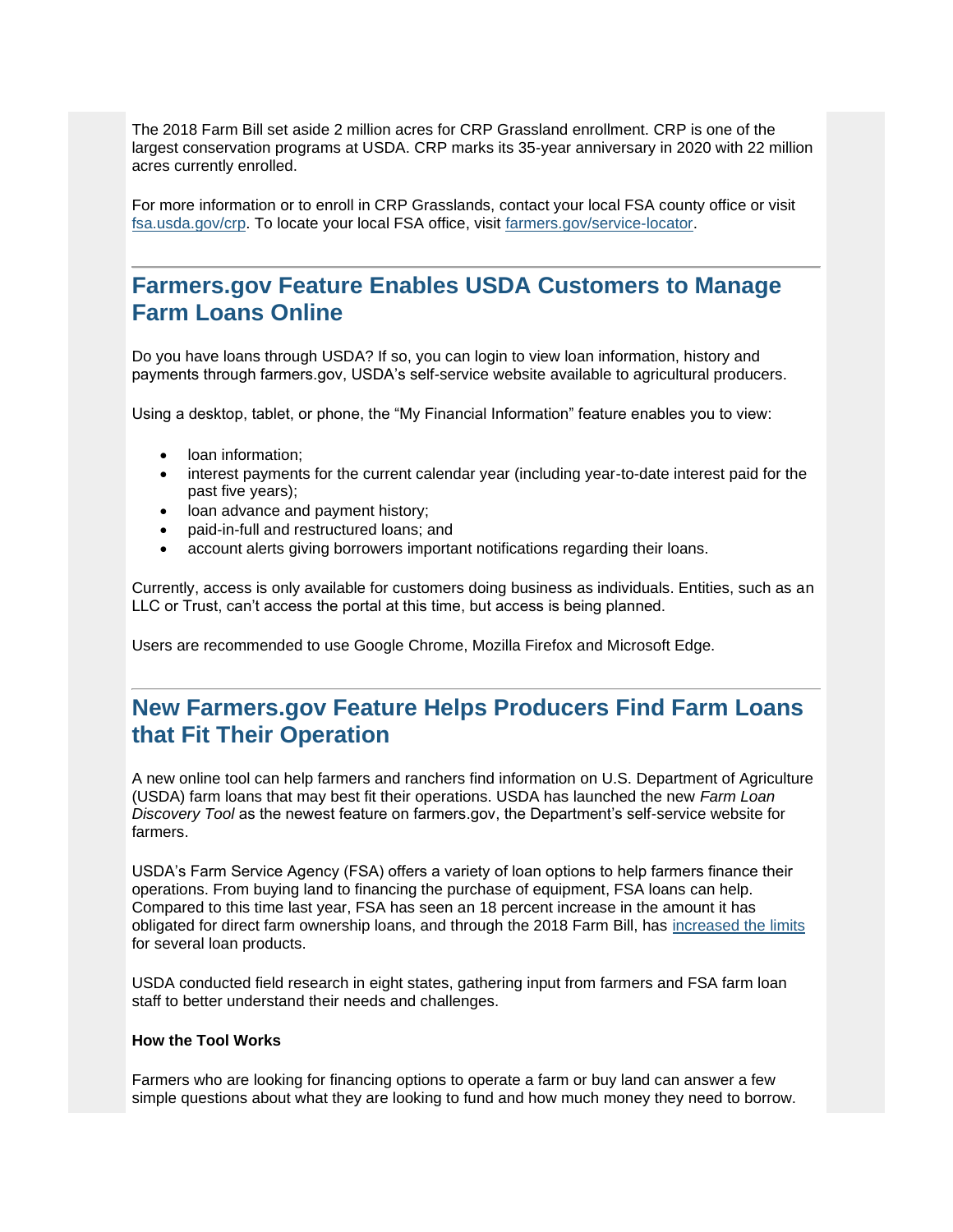After submitting their answers, farmers will be provided information on farm loans that best fit their specific needs. The loan application and additional resources also will be provided.

Farmers can download application quick guides that outline what to expect from preparing an application to receiving a loan decision. There are four guides that cover loans to individuals, entities, and youth, as well as information on microloans. The guides include general eligibility requirements and a list of required forms and documentation for each type of loan. These guides can help farmers prepare before their first USDA Service Center visit with a loan officer.

Farmers can access the *Farm Loan Discovery Tool* by visiting [farmers.gov/fund](https://www.farmers.gov/fund?utm_medium=email&utm_source=govdelivery) and clicking the "Start" button. Follow the prompts and answer five simple questions to receive loan information that is applicable to your agricultural operation. The tool is built to run on any modern browser like Chrome, Edge, Firefox, or the Safari browser, and is fully functional on mobile devices. It does not work in Internet Explorer.

#### **About Farmers.gov**

In 2018, USDA unveiled farmers.gov, a dynamic, mobile-friendly public website combined with an authenticated portal where farmers will be able to apply for programs, process transactions, and manage accounts.

The *Farm Loan Discovery Tool* is one of many resources on farmers.gov to help connect farmers to information that can help their operations. Earlier this year, USDA launched the *My Financial Information* feature, which enables farmers to view their loan information, history, payments, and alerts by logging into the website.

USDA is building farmers.gov for farmers, by farmers. In addition to the interactive farm loan features, the site also offers a Disaster Assistance Discovery Tool. Farmers can visit [farmers.gov/recover/disaster-assistance-tool#step-1](https://www.farmers.gov/recover/disaster-assistance-tool?utm_medium=email&utm_source=govdelivery#step-1) to find disaster assistance programs that can help their operation recover from natural disasters.

With feedback from customers and field employees who serve those customers, farmers.gov delivers farmer-focused features through an agile, iterative process to deliver the greatest immediate value to America's agricultural producers – helping farmers and ranchers do right, and feed everyone.

For more information or to locate your USDA Service Center, visit [farmers.gov.](https://www.farmers.gov/?utm_medium=email&utm_source=govdelivery)

## <span id="page-7-0"></span>**Higher Limits Now Available on USDA Farm Loans**

Higher limits are now available for borrowers interested in USDA's farm loans, which help agricultural producers purchase farms or cover operating expenses. The 2018 Farm Bill increased the amount that producers can borrow through direct and guaranteed loans available through USDA's Farm Service Agency (FSA) and made changes to other loans, such as microloans and emergency loans.

Key changes include:

• The Direct Operating Loan limit increased from \$300,000 to \$400,000, and the Guaranteed Operating Loan limit increased from \$1.429 million to \$1.75 million. Operating loans help